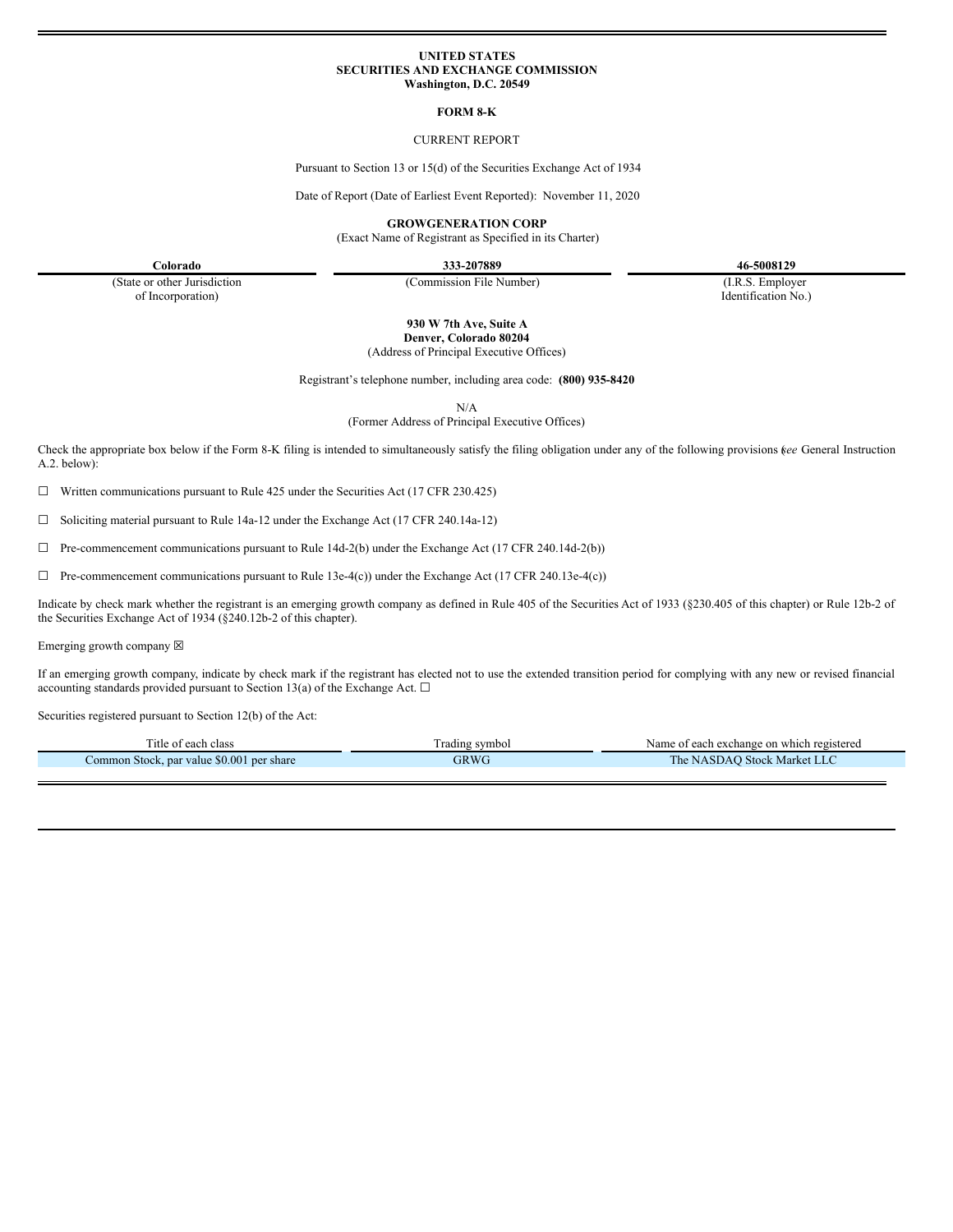# **Section 7 – Regulation FD**

# Item 7.01. Regulation FD Disclosure

On November 11, 2020, GrowGeneration Corp. (the "Company")published a press release regarding its third quarter financial results for the quarterended September 30, 2020.

A copy of the press release is attached hereto as Exhibit 99.1. The information contained in this Current Report on Form 8-K (including the exhibit) is being furnished and shall not be deemed "filed" for the purposes of Section 18 of the Securities Exchange Act of 1934, as amended (the "Exchange Act"), or otherwise subject to the liabilities of that Section, nor shall it be deemed incorporated by reference in any filing under the Securities Act of 1933, as amended, or the Exchange Act, except as otherwise expressly stated in such filing.

# **Section 9 – Financial Statements and Exhibits**

Item 9.01. Financial Statements and Exhibits

(c) Exhibits

| <b>Exhibit No.</b> | Description                                                 |
|--------------------|-------------------------------------------------------------|
| 99.1               | 2020<br>$\mathbf{p_{ref}}$<br>dated<br>November  <br>alease |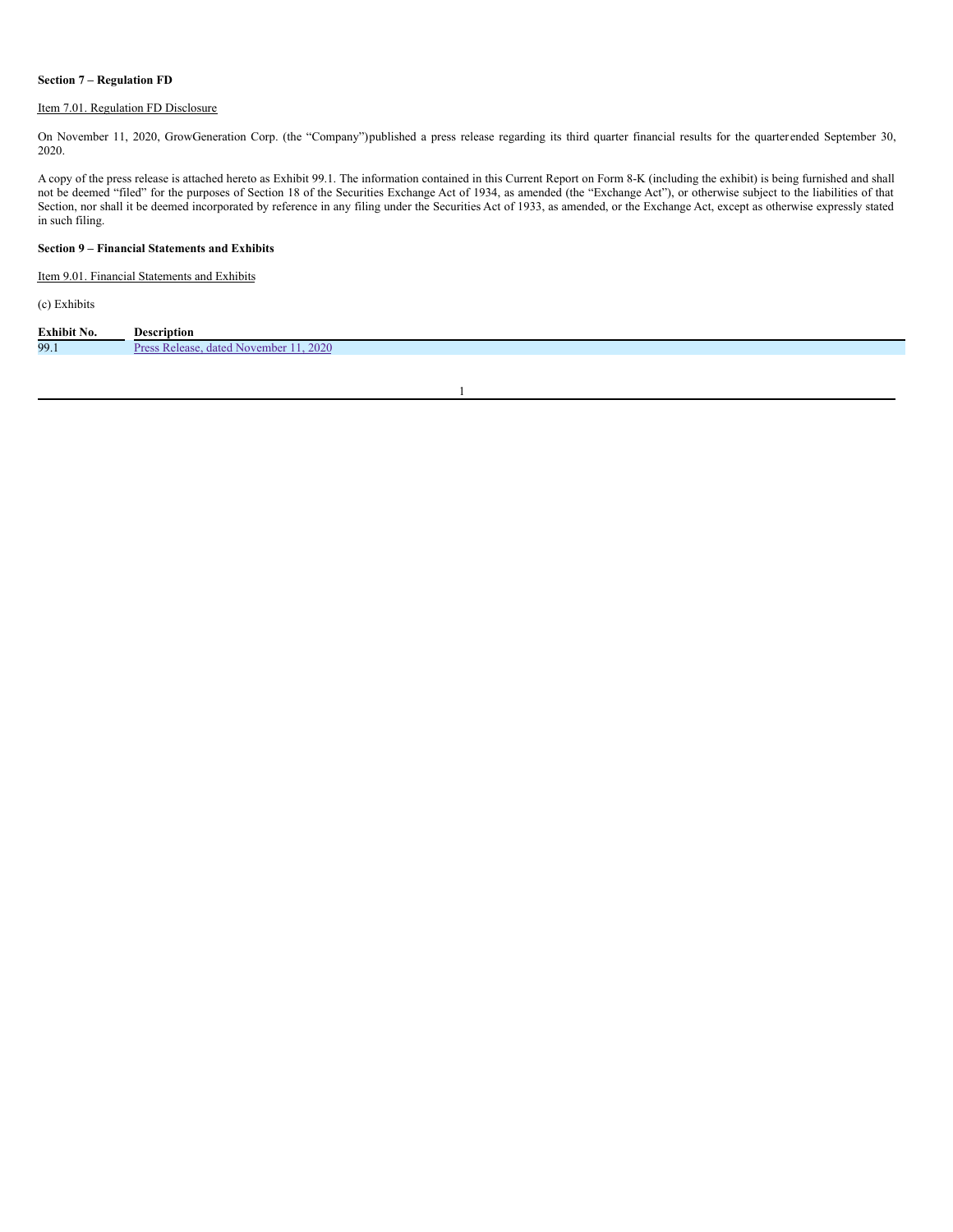# **SIGNATURES**

Pursuant to the requirements of the Securities Exchange Act of 1934, as amended, the Registrant has duly caused this report to be signed on its behalf by the undersigned thereunto duly authorized.

Date: November 11, 2020 **GrowGeneration Corp.**

By: /s/ Darren Lampert Name: Darren Lampert Title: Chief Executive Officer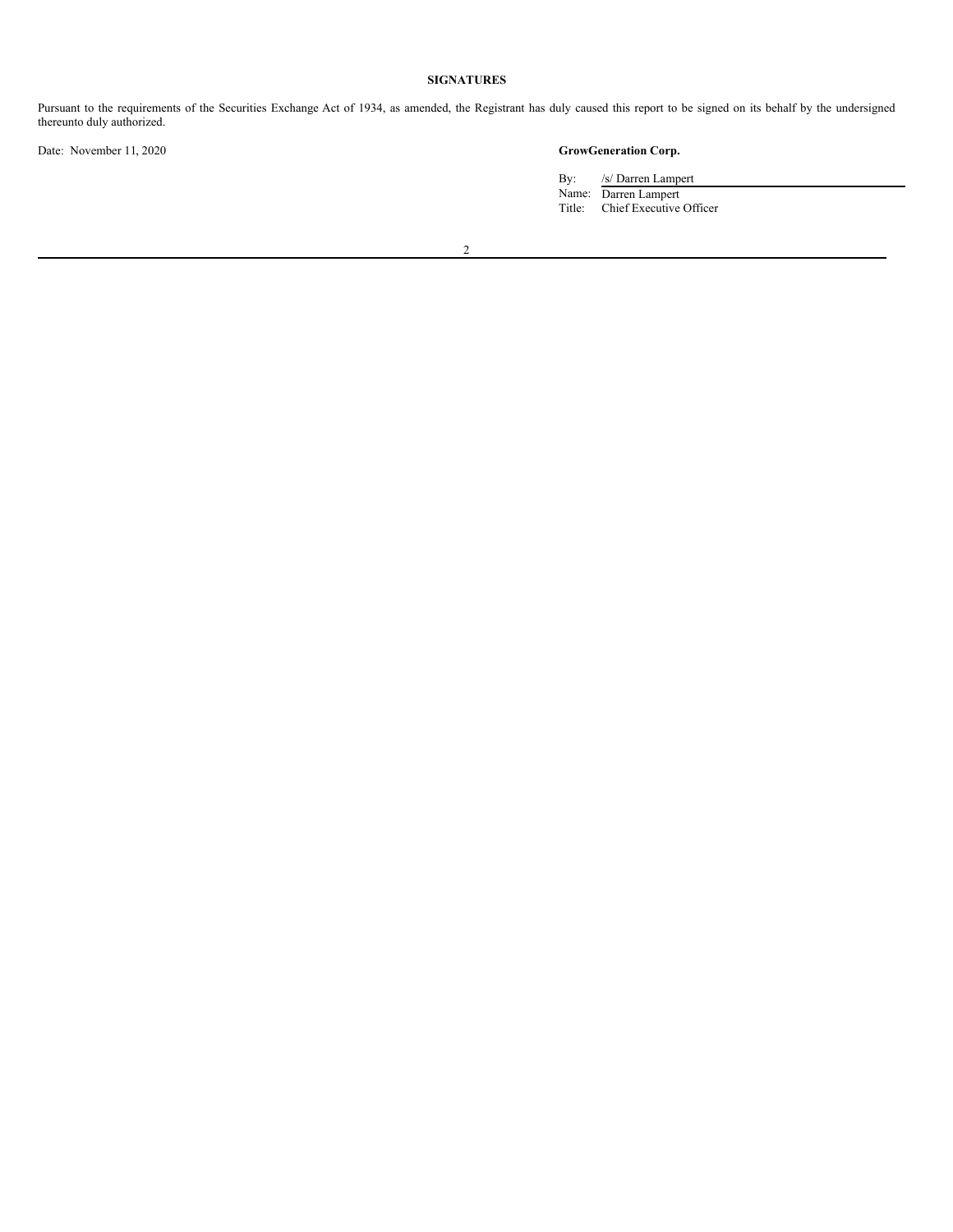

### **GrowGeneration Reports Record Third Quarter 2020 Financial Results**

*Record Revenues of \$55.0 Million, Adjusted EBITDA of \$6.6 Million, and Pre-Tax Net Income of \$5.1 Million*

- **2020 full-year revenue guidance increased to \$185-\$190 million**
- **2020 full-year adjusted EBITDA guidance updated to \$19.0 million-\$20.0 million**
- **2020 full-year GAAP pre-tax net income guidance for 2020 is \$9.0 million-\$11.0 million**
- **2021 full-year revenue guidance updated to \$280 million-\$300 million**
- **2021 full-year adjusted EBITDA guidance for 2021 increased to \$34.0 million-\$36.0 million**

**DENVER, CO. November 11, 2020 /PRNewswire/** - GrowGeneration Corp. (NASDAQ:GRWG), ("GrowGen" or the "Company"), the largest chain of specialty hydroponic and organic garden centers with 31 locations across 11 states, today reported record third quarter 2020 revenues of \$55.0 million, versus \$21.8 million in the same period last year. This represents the Company's eleventh consecutive quarter of record revenues. Third quarter 2020 adjusted EBITDA of \$6.6 million compares to \$2.0 million in the same period last year. The Company also reported record third quarter 2020 GAAP pre-tax net income of approximately \$5.1 million, compared to pre-tax net income of \$1.0 million, in the same period last year. As the Company continues to outpace guidance, it is increasing 2020 revenue guidance to \$185 million-\$190 million, and adjusted EBITDA to \$19.0 million-\$20.0 million. Revenue and adjusted EBITDA guidance for 2021 increases to \$280 million-\$300 million, and \$34 million-\$36 million, respectively.

"Our steadfast focus on rapid, strategic growth in key markets, both organically and through acquisitions, has resulted in our eleventh consecutive quarter of record revenues and EBITDA, said Darren Lampert, GrowGen's co-founder and CEO. "We are building a best-in-class team of grow professionals, a robust e-commerce platform, and an insight-driven retail footprint targeting both established and emerging markets. The results of the recent elections, combined with our proven ability to scale while reducing operational costs, will allow us to grow our revenue and expand our bottom line into the following quarters. We have raised our guidance accordingly."

#### **Financial Highlights for Third Quarter 2020 Compared to Third Quarter 2019**

- Revenues rose 153% to \$55.0 million, for third quarter 2020, versus \$21.8 million for the same period last year
- Same-store sales were \$33.4 million for third quarter 2020, versus \$19.2 million for third quarter 2019, a 73% increase year over year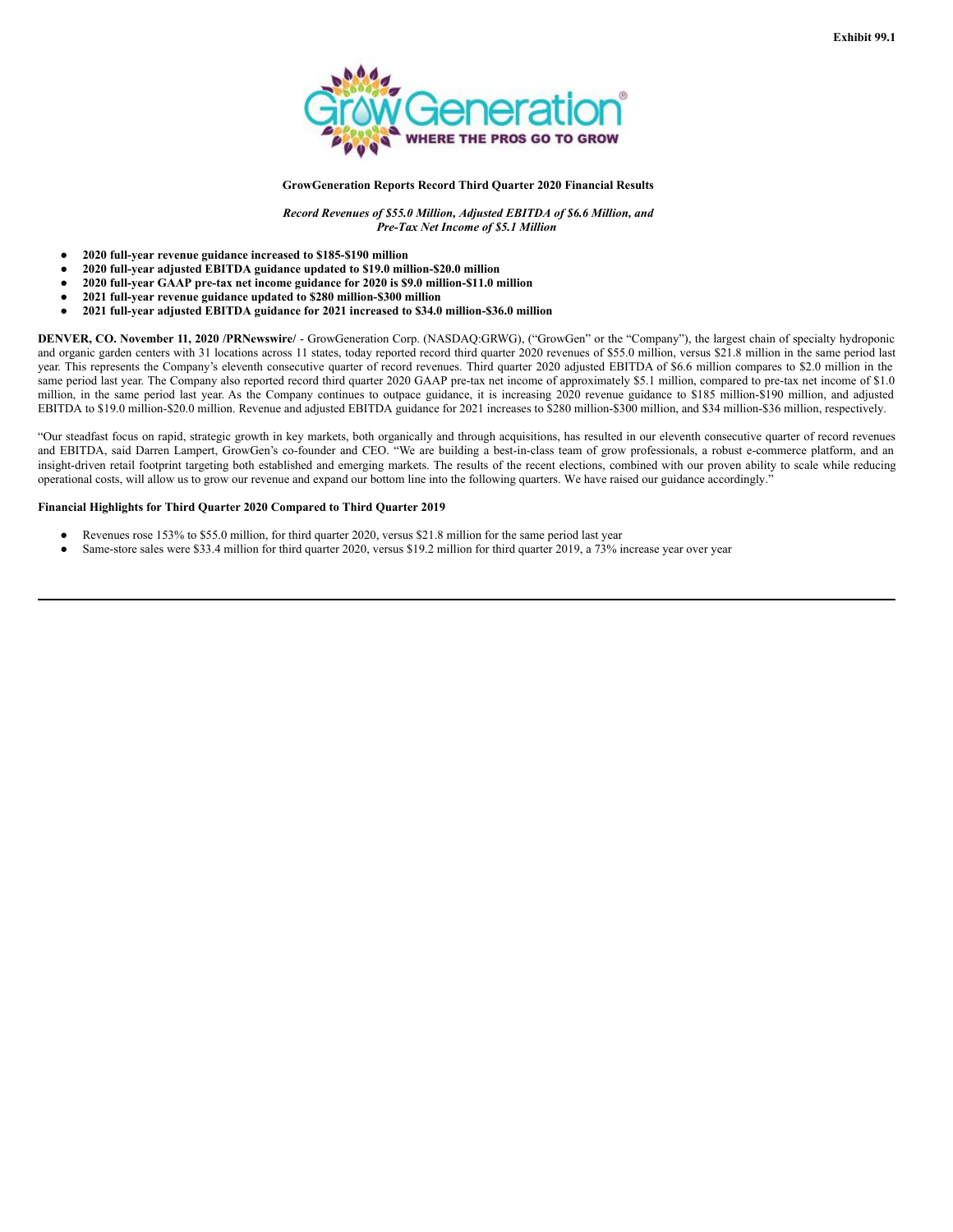- Adjusted EBITDA of \$6.6 million for third quarter 2020, versus \$2.0 million for third quarter 2019, an increase of 230% year over year, or \$.14 per share basic for third quarter 2020 versus \$.06 per share basic for the same period last year
- Gross profit margin for third quarter 2020 was 26.5% compared to 29.9% in the same quarter last year; the decrease in margin is attributable to a larger percentage of revenue from our expanding commercial and e-commerce business segments
- Gross profit was \$14.6 million for third quarter 2020, compared to \$6.5 million for the same period last year, an increase of 124% year over year
- Store operating costs, as a percentage of sales, was 9.0 % for third quarter 2020, compared to 12.6% for the same period last year, an improvement of 28% year over year
- Income from store operations was \$9.6 million for third quarter 2020, versus \$3.8 million for the same period last year, an increase of 156% year over year
- Income from store operations as a percentage of revenue was 17.4% for the third quarter 2020
- Online sales increased by 112% in the third quarter when compared to the same quarter last year The commercial division generated over \$13.0 million in revenues, an increase of 188% in the third quarter 2020 versus the same period last year
- GrowGen's private-label line of products surpassed \$1.0 million in sales in the third quarter
- Corporate payroll and general and administrative expense, excluding non-cash operating expenses, as a percentage of revenue, was 5.5% for third quarter 2020 versus 8.4% for the same period last year, an improvement of 34% year over year
- Pre-tax net income was \$5.1 million for the third quarter 2020 versus \$1.0 million for the same period last year
- GAAP net income was \$3.3 million, or \$0.07 per share basic, for third quarter 2020 compared to net income of \$1.0 million, or \$0.03 per share basic, for same period last year, an increase of 133% year over year

# **Nine-Month Financial Results**

- Revenues rose 142% to \$131.4 million for the first nine-months of 2020 compared to \$54.3 million for same period last year
- Same-store sales increased 59% to \$52.4 million for the first nine months of 2020 compared to \$33.0 million for same period last year
- Adjusted EBITDA rose 208% to \$13.4 million, or \$0.32 per share, for the first nine months of 2020 compared to \$4.3 million, or \$0.14 per share, for same period last year
- Gross profit for the first nine months of 2020 grew 119% to \$35 million compared to \$16 million in the same period last year
- Gross profit margin for the first nine months of 2020 was 27%
- Income from store operations grew 161% to \$22.6 million for the first nine months of 2020 compared to \$8.6 million for the same period last year
- Pre-tax net income was \$5.8 million for the first nine months of 2020 compared to \$2.3 million for same period last year
- GAAP net income for the first nine months of 2020 was \$3.8 million, or \$0.09 per share, versus \$2.3 million, or \$0.07 per share, for the same period last year, a 63% increase
- Online sales increased by 140% to \$7.4 million, for the first nine months of 2020 compared to \$3.1 million for the same period last year
- The commercial division generated over \$32.7 million in revenues, an increase of 200% for the first nine months of 2020 compared to \$10.9 million the same period last year

 $\overline{2}$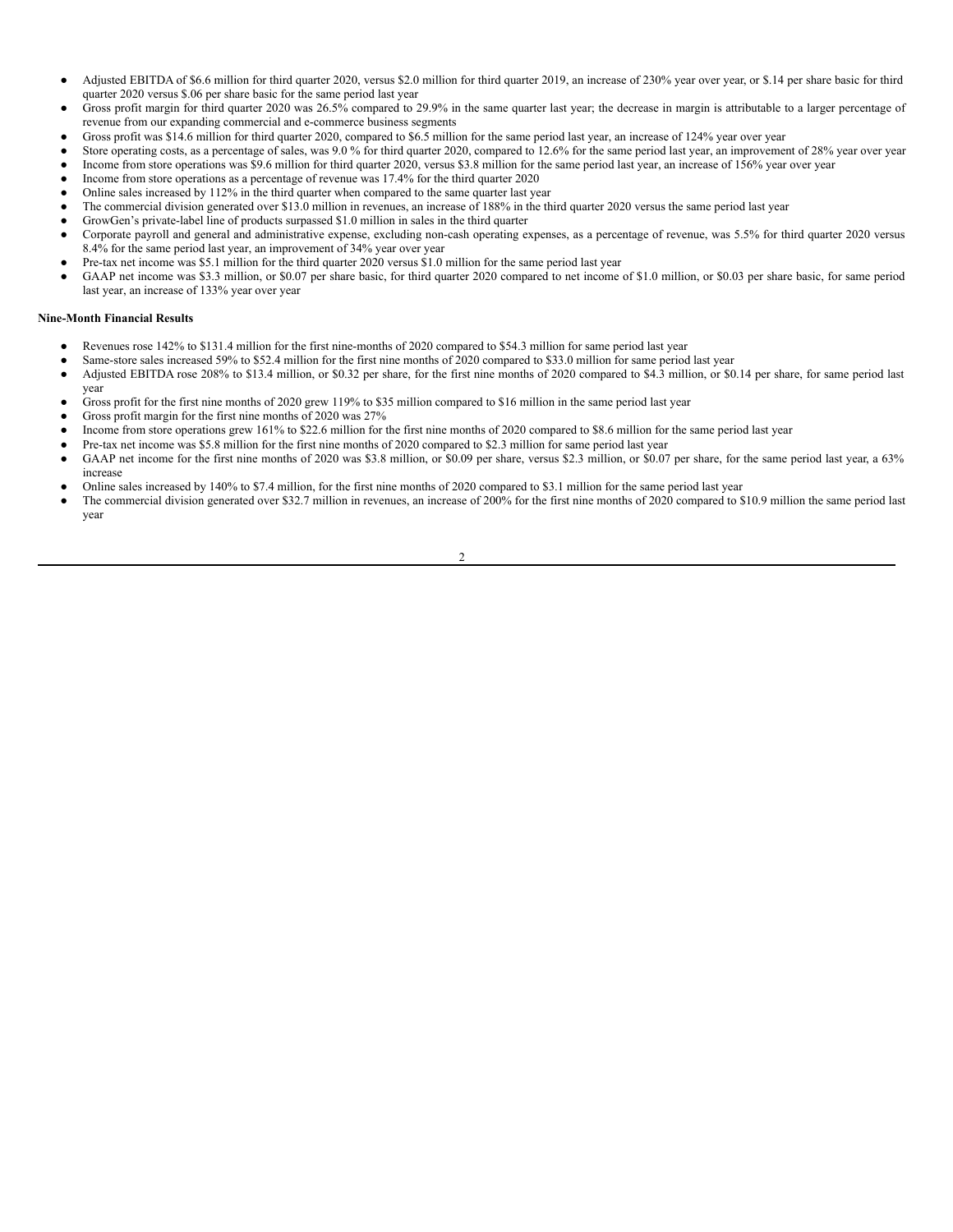#### **Working Capital and Cash**

As previously announced on July 2, 2020, we closed on a \$48 million upsized follow-on public offering with Oppenheimer & Co. Inc. acting as the sole book-running manager for the Offering. Ladenburg Thalmann & Co. Inc. and Lake Street Capital Markets, LLC acted as co-managers for the Offering. The Company is using this capital from the Offering primarily to expand its network of hydroponic garden centers through organic growth and acquisitions, build-out new GrowGeneration hydroponic garden centers in new markets such as New Jersey, New York, Pennsylvania and Ohio, and complete our national distribution network adding Los Angeles, Miami and New England.

- Working capital was \$83 million on September 30, 2020 compared to \$30.6 million at December 31, 2019
- Cash on September 30, 2020 was \$55.3 million, cash on December 31, 2019 was \$12.98 million, and cash as of November 2, 2020 was \$50.4 million<br>● Proceeds from the sale of common stock and warrants were \$44.9 million for
- Proceeds from the sale of common stock and warrants were \$44.9 million for third quarter 2020

#### **M&A Activity**

Our merger and acquisition pipeline is the most active it has been since the Company's inception. As announced on November 2, 2020, the Company signed an asset purchase agreement to acquire The GrowBiz, the nation's third-largest chain of hydroponic garden centers. The GrowBiz is a \$50 million chain of five garden centers and when completed, will increase the total count of GrowGen garden centers to 36.

As we have often stated, the Company's corporate goal is to reach 50 garden centers and 15 states in 2021, and we made significant progress towards this goal in the third quarter.

#### **Recent Events**

- On August 10,2020, the Company purchased the assets of Emerald City Garden, located in Concord, California
- On October 12, 2020, the Company purchased the assets of Hydroponics Depot, located in Phoenix, Arizona, expanding our geographic footprint to 11 states
- On October 20, 2020, the Company purchased the assets of The Big Green Tomato, a two-store chain in Battle Creek and Taylor, Michigan
- On October 29, 2020, the Company signed an asset purchase agreement to acquire the third-largest chain of hydroponic garden centers in the US, The GrowBiz, with five stores in California and Oregon

# **COVID-19 Response**

The Company continues to be mindful of the COVID-19 pandemic that is besieging society, leaving no one unaffected. We are thankful for the dedication of health care workers and first responders, as well as the essential workers who are keeping our communities running.

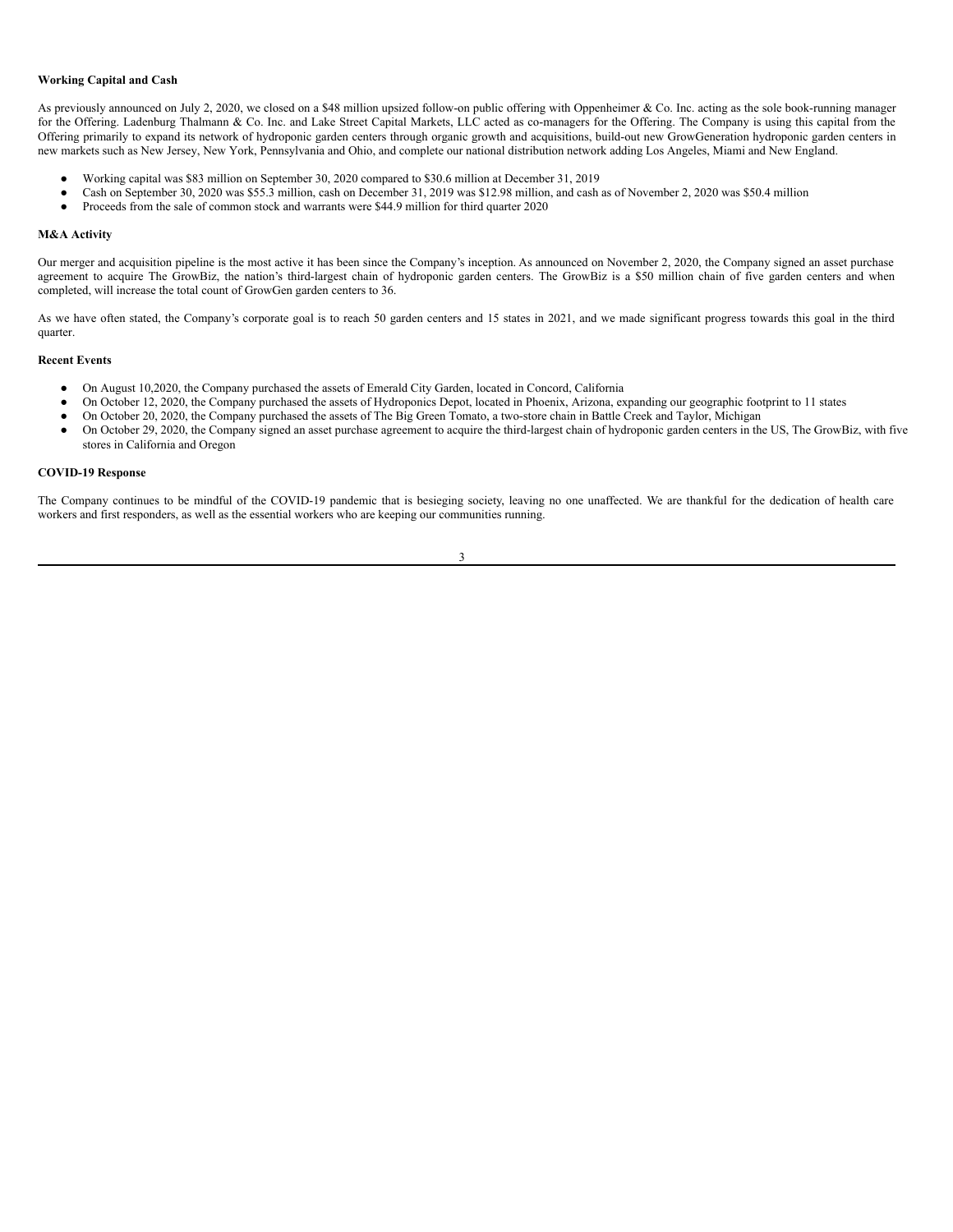<span id="page-6-0"></span>As a result of the Company's first-rate preparedness, all personnel have been working at full capacity since mid-March and Company management has been inspired by the efforts and dedication of GrowGen's team as they have worked tirelessly to service our customers and communities.

# **Conference Call**

The company will host a conference call on November 12, 2020 at 9:00AM Eastern Time. To participate in the call, please dial (888)-664-6383 (domestic). Participants should request the GrowGeneration Earnings Call or provide confirmation code: 96567037. This call is being webcast and can be accessed on the Investor Relations section of GrowGeneration website at:

https://ir.growgeneration.com/news-events/ir-calendar.

A replay of the webcast will be available approximately two hours after the conclusion of the call and remain available for approximately 90 calendar days.

## **About GrowGeneration Corp.:**

GrowGen owns and operates specialty retail hydroponic and organic gardening stores. Currently, GrowGen has 31 stores, which include 5 locations in Colorado, 6 locations in California, 2 locations in Nevada, 1 location in Washington, 6 locations in Michigan, 1 location in Rhode Island, 4 locations in Oklahoma, 1 location in Oregon, 3 locations in Maine, 1 location in Florida, and 1 location in Arizona. GrowGen also operates an online superstore for cultivators, located at www.growgeneration.com.GrowGen carries and sells thousands of products, including organic nutrients and soils, advanced lighting technology and state of the art hydroponic equipment to be used indoors and outdoors by commercial and home growers. Our mission is to own and operate GrowGeneration branded stores in all the major states in the US and Canada. Management estimates that roughly 1,000 hydroponic stores are in operation in the US. By 2025, the global hydroponics system market is estimated to reach approximately \$16 billion.

## **Forward Looking Statements:**

This press release may include predictions, estimates or other information that might be considered forward-looking within the meaning of applicable securities laws. While these forward-looking statements represent our current judgments, they are subject to risks and uncertainties that could cause actual results to differ materially. You are cautioned not to place undue reliance on these forward-looking statements, which reflect our opinions only as of the date of this release. Please keep in mind that we are not obligating ourselves to revise or publicly release the results of any revision to these forward-looking statements in light of new information or future events. When used herein, words such as "look forward," "believe," "continue," "building," or variations of such words and similar expressions are intended to identify forward-looking statements. Factors that could cause actual results to differ materially from those contemplated in any forward-looking statements made by us herein are often discussed in filings we make with the United States Securities and Exchange Commission, available at: www.sec.gov, and on our website, at: www.growgeneration.com.

# **Contacts:**

Michael Salaman michael@growgeneration.com

John Evans Investor Relations 415-309-0230 john.evans@growgeneration.com

Lisa Weser Media Relations lisa@trailblaze.co

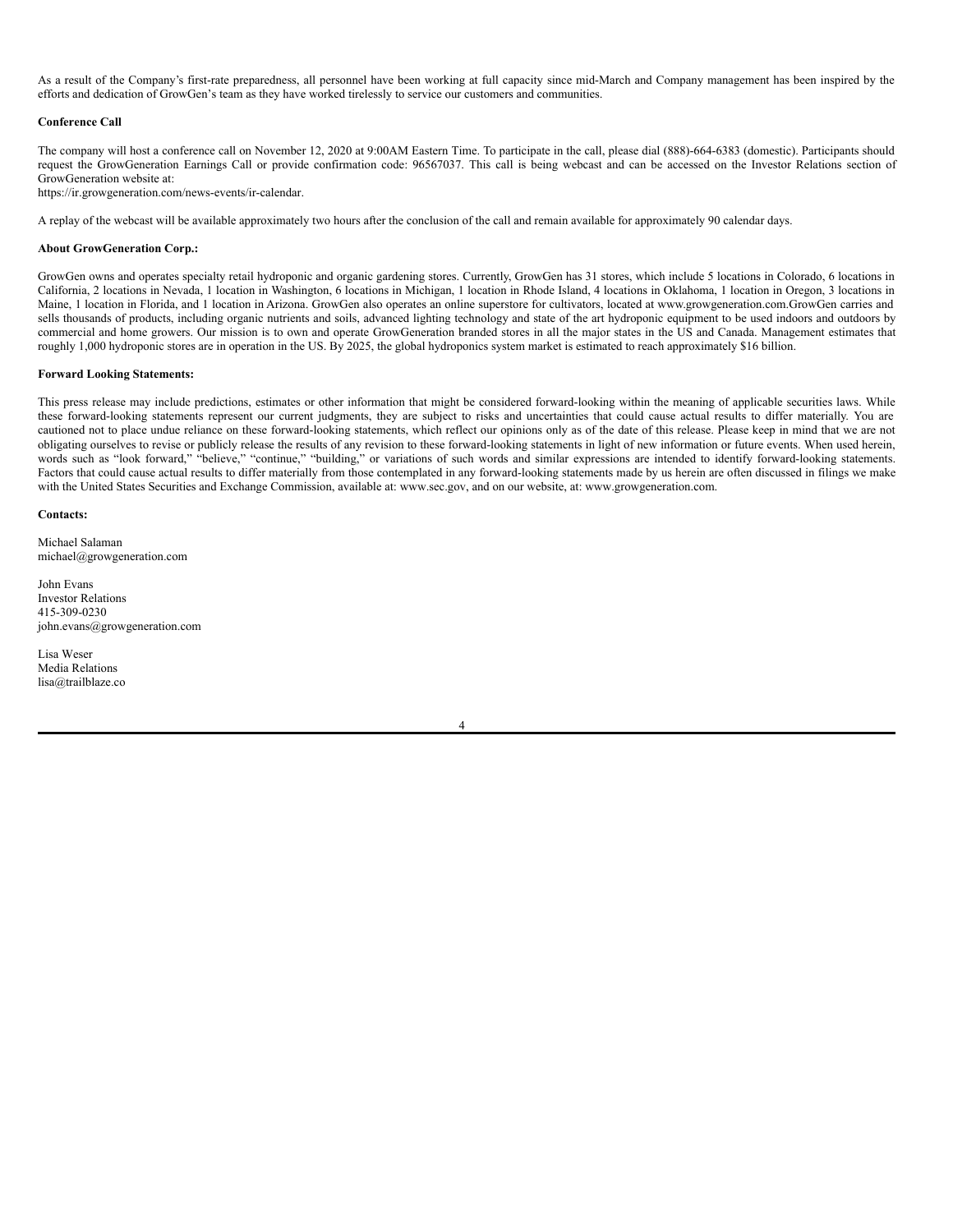# **Use of Non-GAAP Financial Information**

The Company believes that the presentation of results excluding certain items in "Adjusted EBITDA," such as non-cash equity compensation charges, provides meaningful supplemental information to both management and investors, facilitating the evaluation of performance across reporting periods. The Company uses these non-GAAP measures for internal planning and reporting purposes. These non-GAAP measures are not in accordance with, or an alternative for, generally accepted accounting principles and may be different from non-GAAP measures used by other companies. The presentation of this additional information is not meant to be considered in isolation or as a substitute for net different from non-GAAP measures used by other income or net income per share prepared in accordance with generally accepted accounting principles.

Set forth below is a reconciliation of Adjusted EBITDA to net income:

|                                                                                                 |                | September 30,<br>2020    |                                | September 30,<br>2019 |  |
|-------------------------------------------------------------------------------------------------|----------------|--------------------------|--------------------------------|-----------------------|--|
| Net income                                                                                      | $\mathbb{S}$   | 3,337,333                | $\mathbb{S}$                   | 1,049,699             |  |
| Income taxes                                                                                    |                | 1,775,801                |                                |                       |  |
| Interest                                                                                        |                | 142                      |                                | 27,067                |  |
| Depreciation and Amortization                                                                   |                | 443,578                  |                                | 247,715               |  |
| <b>EBITDA</b>                                                                                   |                | 5,556,854                |                                | 1,324,481             |  |
| Share based compensation (option compensation, warrant compensation, stock issued for services) |                | 1,022,137                |                                | 553,492               |  |
| Amortization of debt discount                                                                   |                |                          |                                | 114,210               |  |
|                                                                                                 |                |                          |                                |                       |  |
| <b>Adjusted EBITDA</b>                                                                          | \$             | 6,578,991                | <sup>S</sup>                   | 1,992,183             |  |
|                                                                                                 |                |                          |                                |                       |  |
| Adjusted EBITDA per share, basic                                                                | \$             | .14                      | \$                             | .06                   |  |
| Adjusted EBITDA per share, diluted                                                              | \$.            | .13                      | $\mathbf S$                    | .05                   |  |
|                                                                                                 |                |                          |                                |                       |  |
|                                                                                                 |                | <b>Nine Months Ended</b> |                                |                       |  |
|                                                                                                 |                |                          |                                |                       |  |
|                                                                                                 |                | September 30,            |                                | September 30,         |  |
|                                                                                                 |                | 2020                     |                                | 2019                  |  |
| Net income                                                                                      | $\mathbb{S}^-$ | 3,817,758                | $\mathbb{S}$                   | 2,341,120             |  |
| Income taxes                                                                                    |                | 1,955,113                |                                |                       |  |
| Interest                                                                                        |                | 19,728                   |                                | 35,757                |  |
| Depreciation and Amortization                                                                   |                | 1,270,398                |                                | 538,847               |  |
| <b>EBITDA</b>                                                                                   |                | 7,062,997                |                                | 2,915,724             |  |
| Share based compensation (option compensation, warrant compensation, stock issued for services) |                | 6,324,109                |                                | 1,075,735             |  |
| Amortization of debt discount                                                                   |                |                          |                                | 356,306               |  |
|                                                                                                 |                |                          |                                |                       |  |
| <b>Adjusted EBITDA</b>                                                                          | $\mathbb{S}$   | 13,387,106               | <sup>\$</sup>                  | 4,347,765             |  |
|                                                                                                 |                |                          |                                |                       |  |
| Adjusted EBITDA per share, basic<br>Adjusted EBITDA per share, diluted                          | \$<br>S        | .32<br>.30               | <sup>\$</sup><br><sup>\$</sup> | .14<br>.13            |  |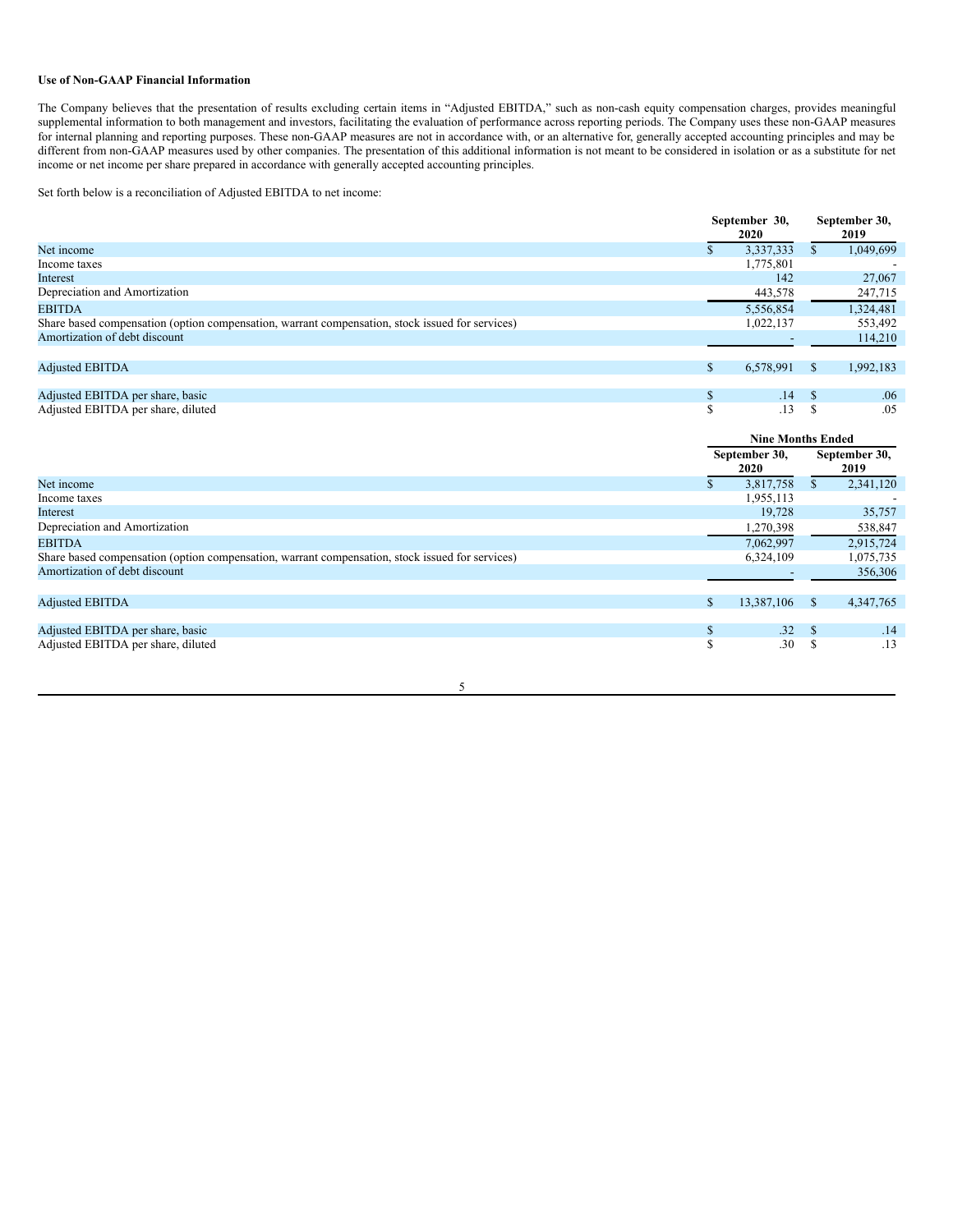# **GROWGENERATION CORPORATION AND SUBSIDIARIES CONSOLIDATED BALANCE SHEETS**

|                                                                                                                         | September 30,<br>2020 |             | December 31,<br>2019 |             |
|-------------------------------------------------------------------------------------------------------------------------|-----------------------|-------------|----------------------|-------------|
|                                                                                                                         |                       | (Unaudited) |                      |             |
| <b>ASSETS</b>                                                                                                           |                       |             |                      |             |
| Current assets:                                                                                                         |                       |             |                      |             |
| Cash                                                                                                                    | $\mathbb{S}$          | 55,347,450  | $\mathbb{S}$         | 12,979,444  |
| Accounts receivable (net of allowance for credit losses of \$364,262 and \$291,372, respectively)                       |                       | 5.246.521   |                      | 4,455,209   |
| Inventory, net                                                                                                          |                       | 37,847,421  |                      | 22,659,357  |
| Prepaid expenses and other current assets                                                                               |                       | 5,537,083   |                      | 2,549,559   |
| Total current assets                                                                                                    |                       | 103.978.475 |                      | 42,643,569  |
| Property and equipment, net                                                                                             |                       | 4,488,922   |                      | 3,340,616   |
| Operating leases right-of-use assets, net                                                                               |                       | 8,109,184   |                      | 7,628,591   |
| Deferred income taxes                                                                                                   |                       |             |                      |             |
| Intangible assets, net                                                                                                  |                       | 864,219     |                      | 233,280     |
| Goodwill                                                                                                                |                       | 21,925,084  |                      | 17,798,932  |
| Other assets                                                                                                            |                       | 336,149     |                      | 377,364     |
| <b>TOTAL ASSETS</b>                                                                                                     |                       | 139,702,033 | \$.                  | 72,022,352  |
| LIABILITIES & STOCKHOLDERS' EQUITY                                                                                      |                       |             |                      |             |
| Current liabilities:                                                                                                    |                       |             |                      |             |
| Accounts payable                                                                                                        | \$                    | 11,452,252  | $\mathbb{S}$         | 6,024,750   |
| Other accrued liabilities                                                                                               |                       | 119,810     |                      |             |
| Payroll and payroll tax liabilities                                                                                     |                       | 1,943,328   |                      | 1.072.142   |
| Customer deposits                                                                                                       |                       | 2,469,581   |                      | 2,503,785   |
| Sales tax payable                                                                                                       |                       | 901,900     |                      | 533,656     |
| Income taxes payable                                                                                                    |                       | 1,927,805   |                      |             |
| Current maturities of operating leases liability                                                                        |                       | 2,037,537   |                      | 1,836,700   |
| Current maturities of long-term debt                                                                                    |                       | 88,049      |                      | 110,231     |
| Total current liabilities                                                                                               |                       | 20.940.262  |                      | 12,081,264  |
| Operating leases liability, net of current maturities                                                                   |                       | 6,307,463   |                      | 5,807,266   |
| Long-term debt, net of current maturities                                                                               |                       | 189,333     |                      | 242,079     |
| <b>Total liabilities</b>                                                                                                |                       | 27,437,058  |                      | 18,130,609  |
| Commitments and contingencies                                                                                           |                       |             |                      |             |
| Stockholders' Equity:                                                                                                   |                       |             |                      |             |
| Common stock; \$.001 par value; 100,000,000 shares authorized; 48,412,292 and 36,876,305 shares issued and outstanding, |                       |             |                      |             |
| respectively                                                                                                            |                       | 48.412      |                      | 36.876      |
| Additional paid-in capital                                                                                              |                       | 115,285,993 |                      | 60,742,055  |
| Accumulated deficit                                                                                                     |                       | (3,069,430) |                      | (6,887,188) |
| Total stockholders' equity                                                                                              |                       | 112,264,975 |                      | 53,891,743  |
| TOTAL LIABILITIES AND STOCKHOLDERS' EQUITY                                                                              |                       | 139,702,033 | \$                   | 72,022,352  |